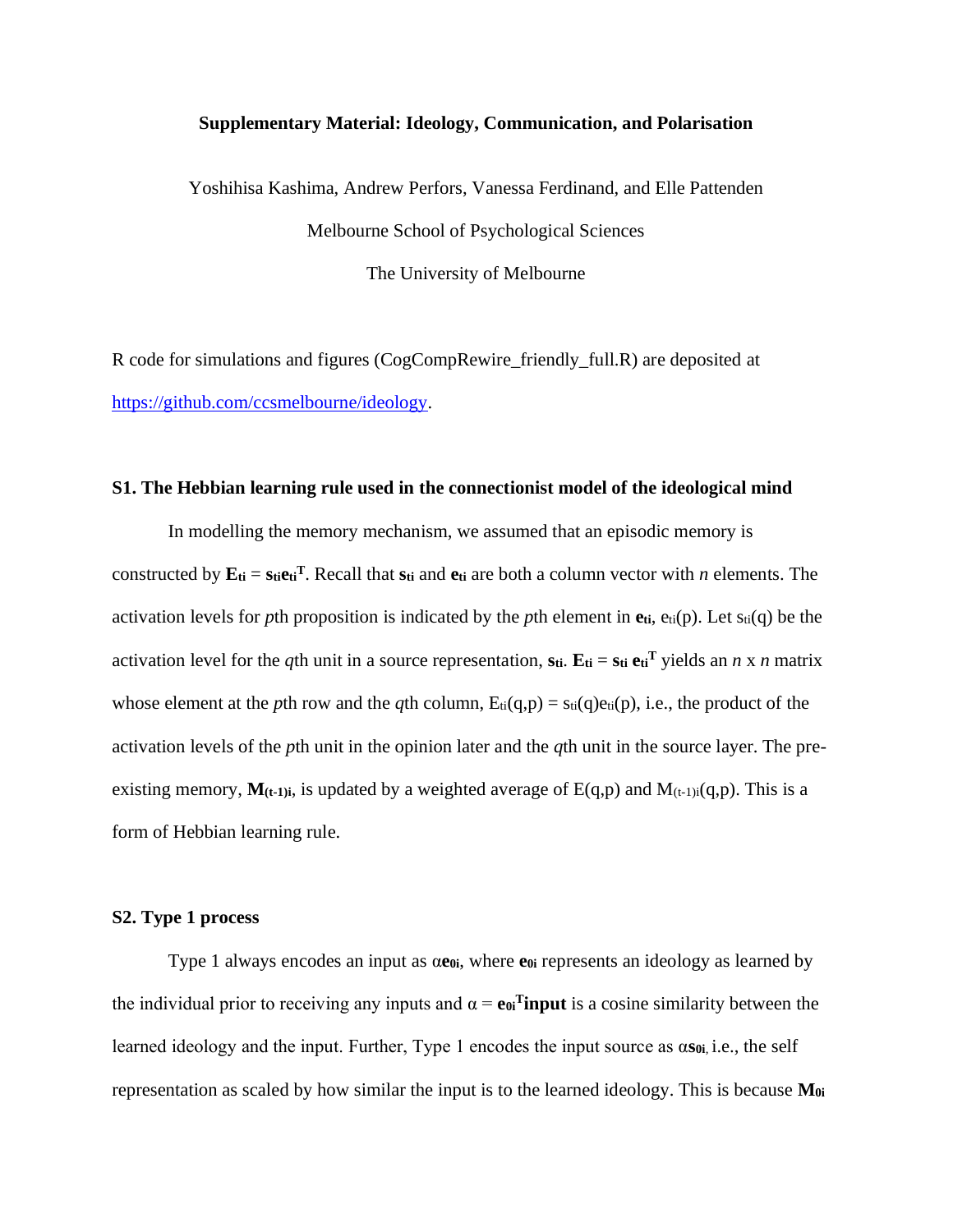$=$  **e** $\omega$ **is** $\omega$ <sup>**T**</sup> for Type 1. As a consequence, the input is represented as  $\mathbf{E}_t = \alpha^2 \mathbf{e}_{0i} \mathbf{so}_i \mathbf{F}$ , and **Mt** is updated as a weighted average of  $\mathbf{E}_t$  and  $\mathbf{M}_{t-1}$ . Because  $\alpha^2$  is always positive, every new input  $\mathbf{E}_t$ starting from **M<sup>0</sup>** always reinforces the association between the learned ideology, **e0i**, and one's identity, soi, and  $M_t = e_{0i} s_{0i}^T$  for all t.

This is akin to Heider's balance principle. If  $\alpha = e_0$ **Tinput** > 0, one's self is positively associated with the ideology, the input supports the ideology, and the input source is similar to the self as shown in the left panel of Fig. 1. Likewise, If  $\alpha = e_0$ **Tinput** < 0, one's self is positively associated with the ideology, but the input contradicts the ideology, and the input source opposes the self as shown in the right panel of Fig. 1. Either way, this is a balanced triad.

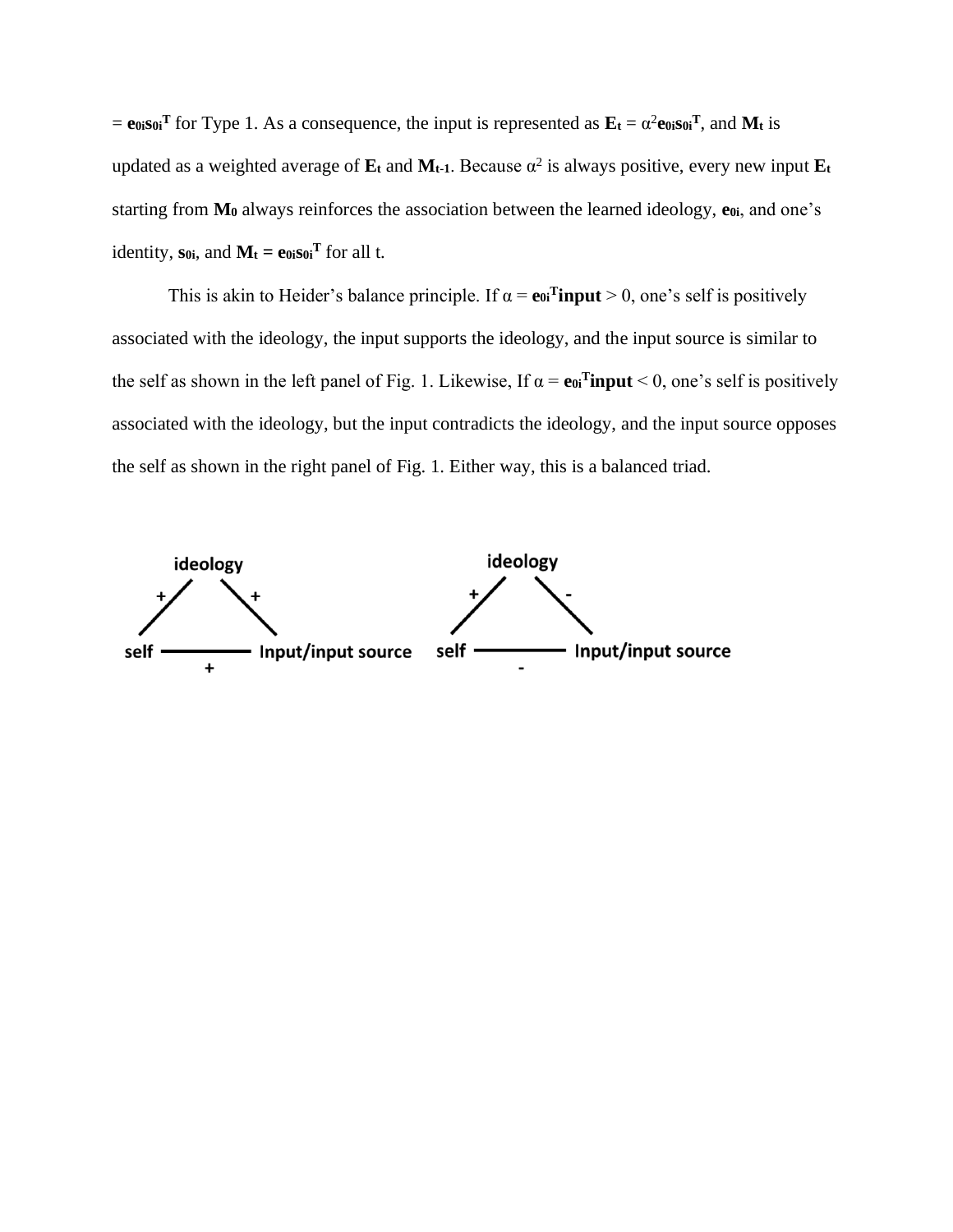## **S3. Communication models between ideological minds**

Fig. S1 depicts the communication model developed in section **4(a)**, **Communication and Social Influence in Multi-dimensional Opinion Space**, and Equation (2). Also note that there are other models of social influence that incorporate multiple opinions [1-3].



# **Fig. S1. A schematic representation of agent** *j***'s influence on agent** *i* **(wij), including agent** *i***'s influence on itself, i.e., it's stubbornness (wii).**

Here, we modelled stubbornness, w<sub>ii</sub>, as follows. First, we assumed that each agent has different levels of "status" within the population, and that a higher status agent had a greater influence on a lower status agent in social interaction [4]. More specifically, we assumed that agent *i* has Status[i], where Status  $\sim N(0,1)$ , and the unstandardized influence of agent *j* over agent *i*, by a sigmoid function:  $uw_{ij} = e^{-2(Status[i] - Status[j]})$ . Because Parsegov, Friendkin, and their colleagues' model of social influence [5, 6] stipulates that  $\sum w_{ij} = 1$  over all j, we standardised this:  $w_{ij} = uw_{ij}/\sum uw_{ij}$ .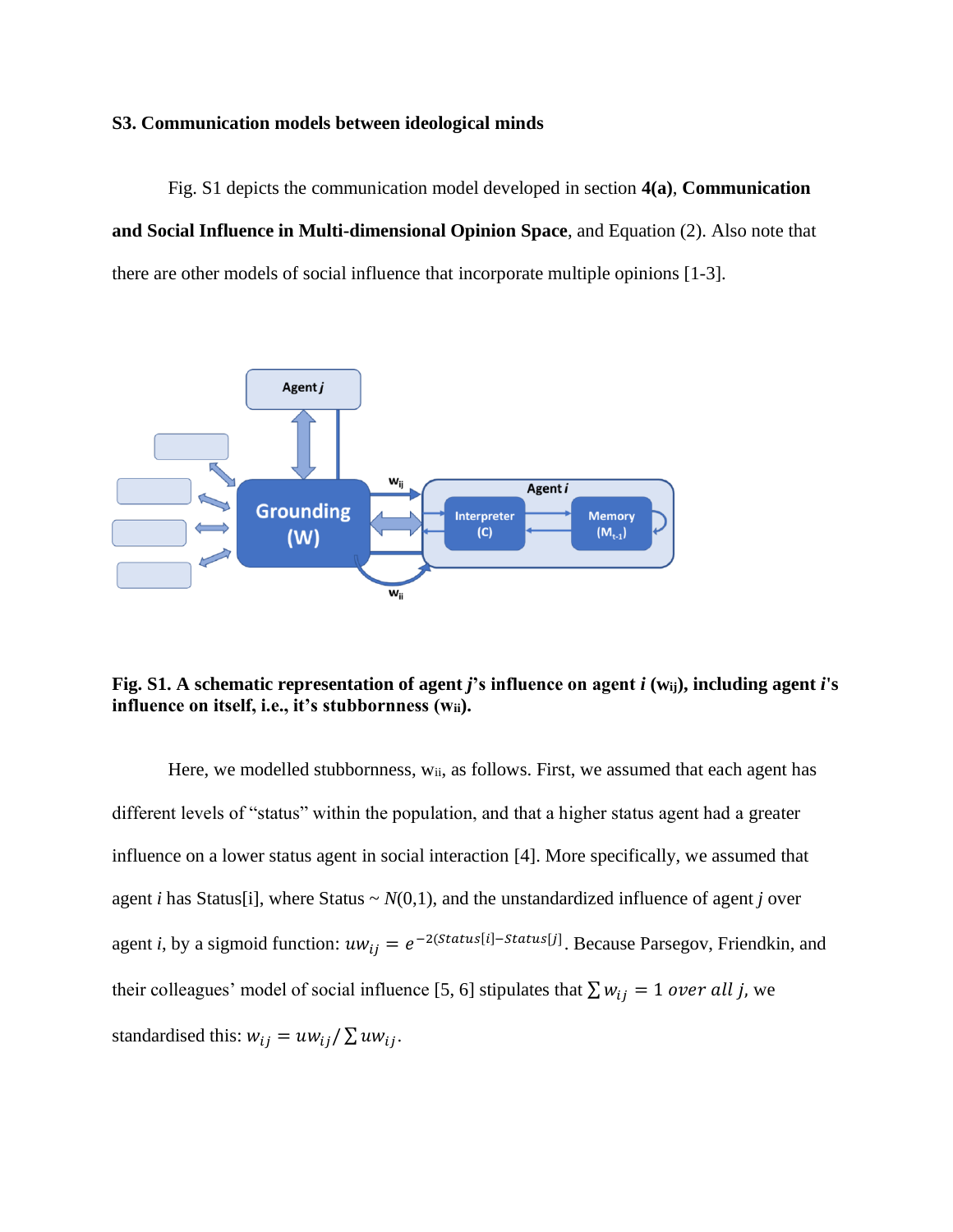#### **S4. Simulations of ideological minds reported in section 4(a)**

An ideology was assumed to have 5 propositions and the ideology prototype, **a**, was generated by normalizing a random vector with 5 elements with each element sampled from a uniform random distribution between -1 and 1. Unless otherwise stated, we call a vector generated by this process a random vector. For each agent, **s<sup>0</sup>** was a normalized random vector; **e<sup>0</sup>** was generated by adding a small Gaussian noise of mean 0 and standard deviation of .1 to each element of **a** and normalizing it; and **e<sup>u</sup>** was a normalized random vector. Each input was a random vector generated at each time step. The weight for memory process, wi, was set at .5.

# **S5. Simulations of communicating Type 2 and Type 4 cognitive agents with and without relational mobility**

For each simulation, we computed the cosine similarities of all pairwise opinion vectors at each time step and recorded (1) their standard deviation and (2) the number of opinion clusters. To estimate (2), we constructed a graph that represents the relationships between the agents' opinions and ran a clustering algrorithm, walktrap, in the igraph package of R. We regarded two agents as having a tie if their opinion vectors' cosine similarity was positive, but as having no tie otherwise. These measures yield an estimate of how polarised the population is at that time step. The results are shown in Fig. S2 (Type 2 agents) and Fig. S3 (Type 4 agents).

Fig. S2 reports the standard deviations and estimated numbers of clusters for Type 2 agents (ideological Interpreters). Consistent with the qualitative observation, with mobility the opinion distribution becomes more variable quickly and remains more variable than when there is no mobility. In addition, when there is mobility the dynamics settle down to two opinion clusters quickly; the process is more variable over time without mobility.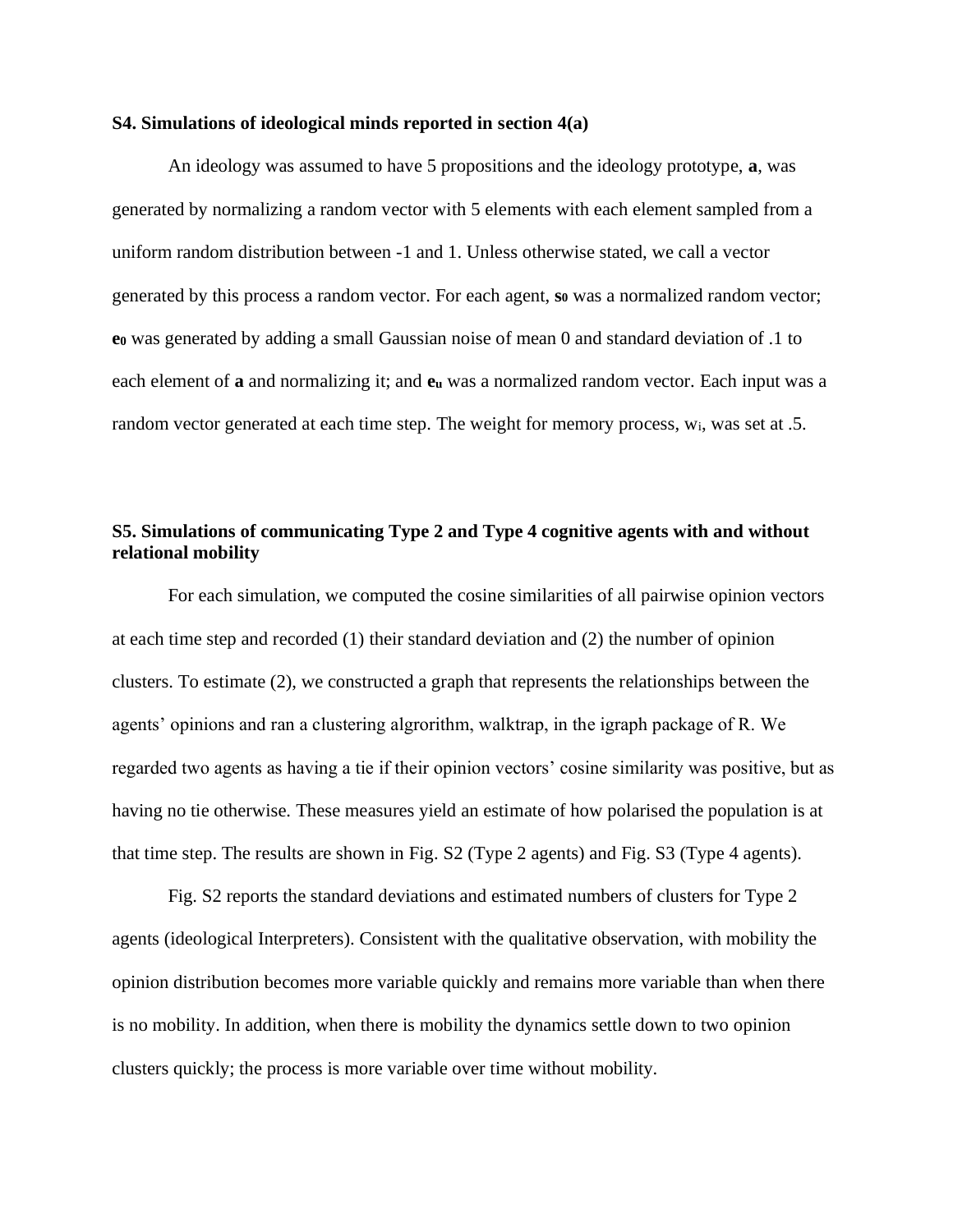# **Fig. S2. Mean number of opinion clusters and standard deviation of opinion similarities in simulated opinion dynamics for Type 2 (Ideological Interpreter)**



**Variation in Type 2 populations**. The left panel shows the average standard deviation of opinion similarities. Agents with high mobility, who could seek out who to talk to, showed a higher standard deviation, reflecting more individual variation. The right panel shows the mean number of opinion clusters. The high mobility agents always ended up with two clusters, whereas those who had lower mobility had slightly more on average; either way, there was substantial polarisation whether mobility was high or low. Error bars indicate 95% confidence intervals.

Fig. S3 reports the mean standard deviations and estimate number of clusters for Type 4 agents that have no ideological mindset. With or without mobility, these agents tend to form a single consensual opinion as indicated by low standard deviations and a single cluster. However, with mobility, the mean number of clusters is slightly above 1 and the mean standard deviation above zero, indicating that in occasional runs polarisation is maintained (3 of 100 runs). When there is no mobility, opinion variability is reduced to zero much more quickly and forms a single opinion cluster 100% of the time.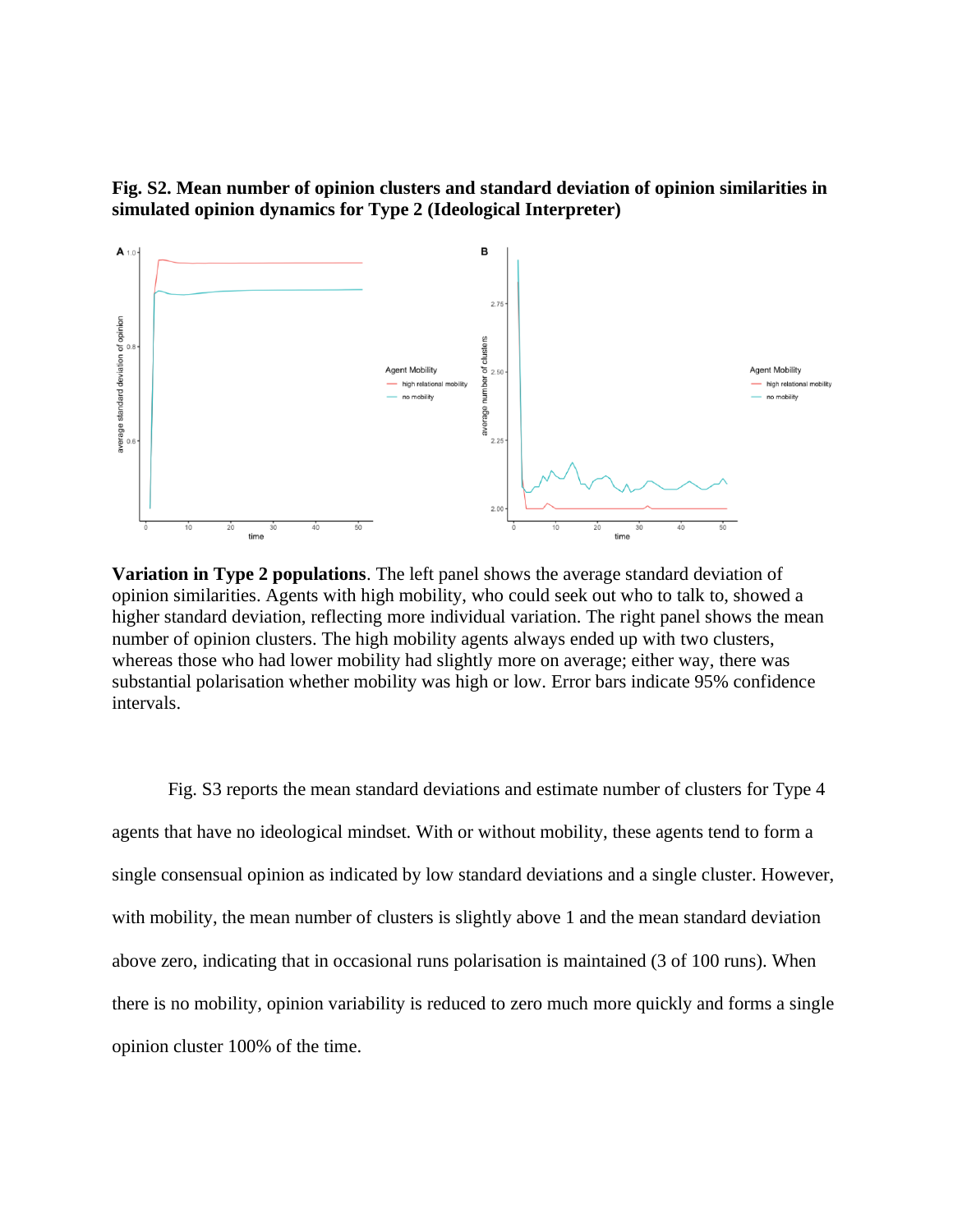**Fig. S3. Mean number of opinion clusters and standard deviation of opinion similarities in simulated opinion dynamics for Type 4 (No Ideological Mindset)**



**Variation in Type 4 populations**. The top panel shows the standard deviation of opinion similarities. Unlike for Type 2 agents, variability diminished over time; as with Type 2 agents, those with high mobility, who could seek out who to talk to, showed a higher standard deviation, reflecting more individual variation. The bottom panel shows the mean number of opinion clusters. Unlike for Type 2 agents, they generally (although not always) converged onto one cluster, but the process took longer and showed more variation when agents had more mobility. Error bars indicate 95% confidence intervals.

## **S6. Neoliberalism and ieological climate**

We justify our claim that neoliberalism may have been a dominant ideology of the late  $20<sup>th</sup>$  and early  $21<sup>st</sup>$  century. First of all, neoliberalism as an ideology appears to include multiple dimensions. Bay-Cheng et al. [7] identified at least four dimensions: system inequality (e.g., Affirmative action is an outdated policy now that people are generally treated as equals), competition (e.g., Competition is a good way to discover and motivate the best people), personal wherewithal (e.g., Anybody can get ahead in the world if they learn to play the game), and government interference (e.g., A problem with government social programs is that they get in the way of personal freedom). They reported that these four dimensions correlated in expected ways (i.e., positively) with measures like belief in just world and social dominance orientation, which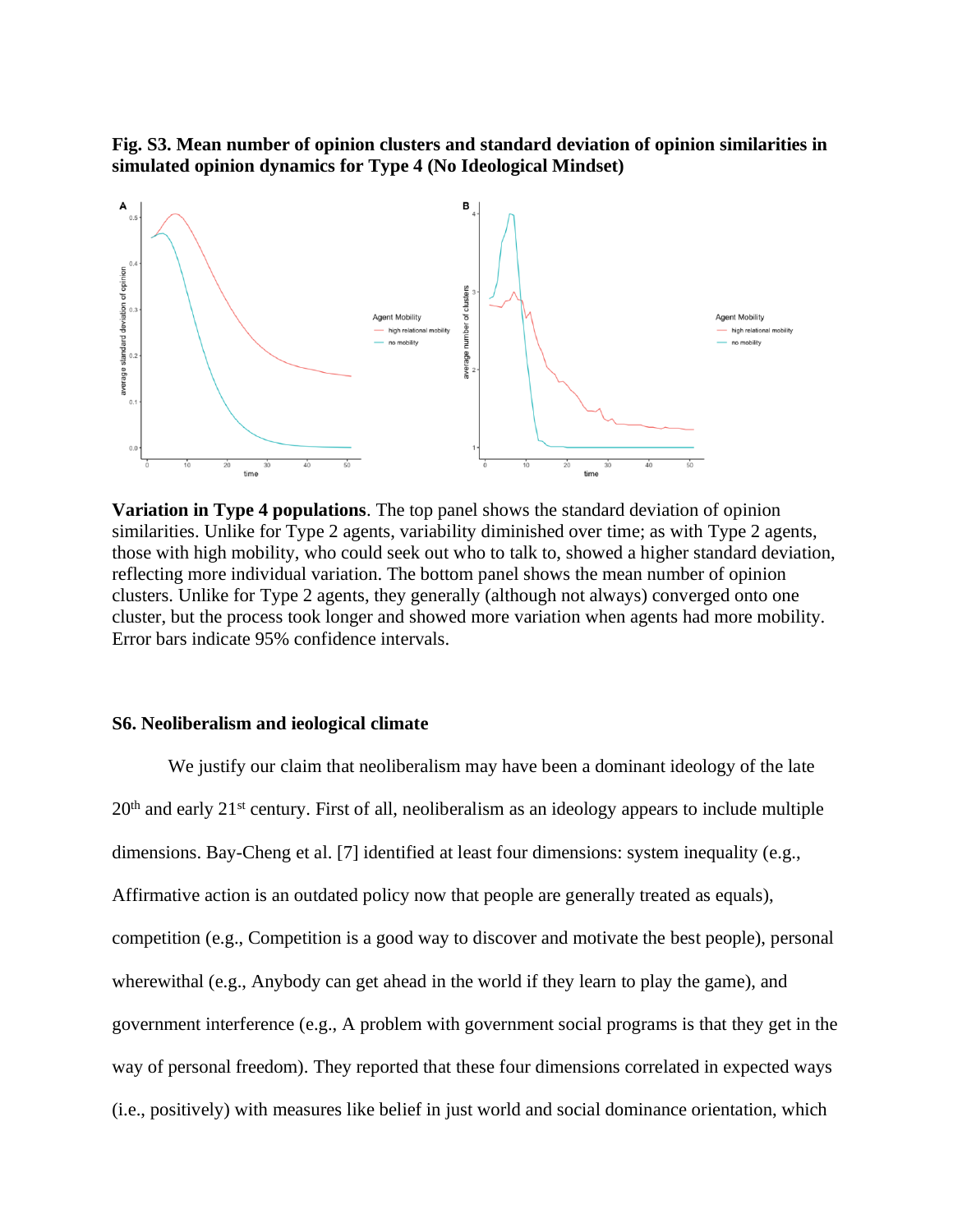correlate very strongly with political conservatism in general. They also reported that their neoliberalism subscales correlated with measures of feminism and perceived sexism.

As Beattie [8] noted, the US-UK led trade liberalization in the 1980s and 1990s has strongly entrenched neoliberal orientations (both Ronald Regan and Margaret Thatcher were clearly neoliberals), and neoliberalism became a mainstream model of governance, which people either took for granted (e.g., Conservatives) or others opposed (e.g., Progressives/Liberals). Other Republican American presidents who followed them (e.g., George Bush, Sr, and George W. Bush, Jr), or even a Democrat president, Bill Clinton, could not ignore a neoliberal ideology (recall "It's the economy, stupid", a statement famously made by James Carville, a Clinton strategist). There was no clear alternative in public discourse after the collapse of the Eastern Bloc and a more "capitalist" turn in People's Republic of China. In many ways, this has led Francis Fukuyama [9] to declare the end of history, prematurely, as noted by Lorenz and his colleagues [10]. For an excellent collection of papers on these topics, see a special issue on neoliberalism in the *Journal of Social Issues* (2019, Issue 1).

## **References**

- 1. Huet, S., G. Deffuant, and W. Jager, *A rejection mechanism in 2D bounded confidence provides more conformity.* Advances in Complex Systems, 2008. **11**(04): p. 529-549.
- 2. Lorenz, J., *Fostering consensus in multidimensional continuous opinion dynamics under bounded confidence*, in *Managing complexity: insights, concepts, applications*. 2008, Springer. p. 321-334.
- 3. Schweighofer, S., F. Schweitzer, and D. Garcia, *A Weighted Balance Model of Opinion Hyperpolarization*, in *56q12sdswx8daaggo3jb0ek2mxts6ndn*. 2019.